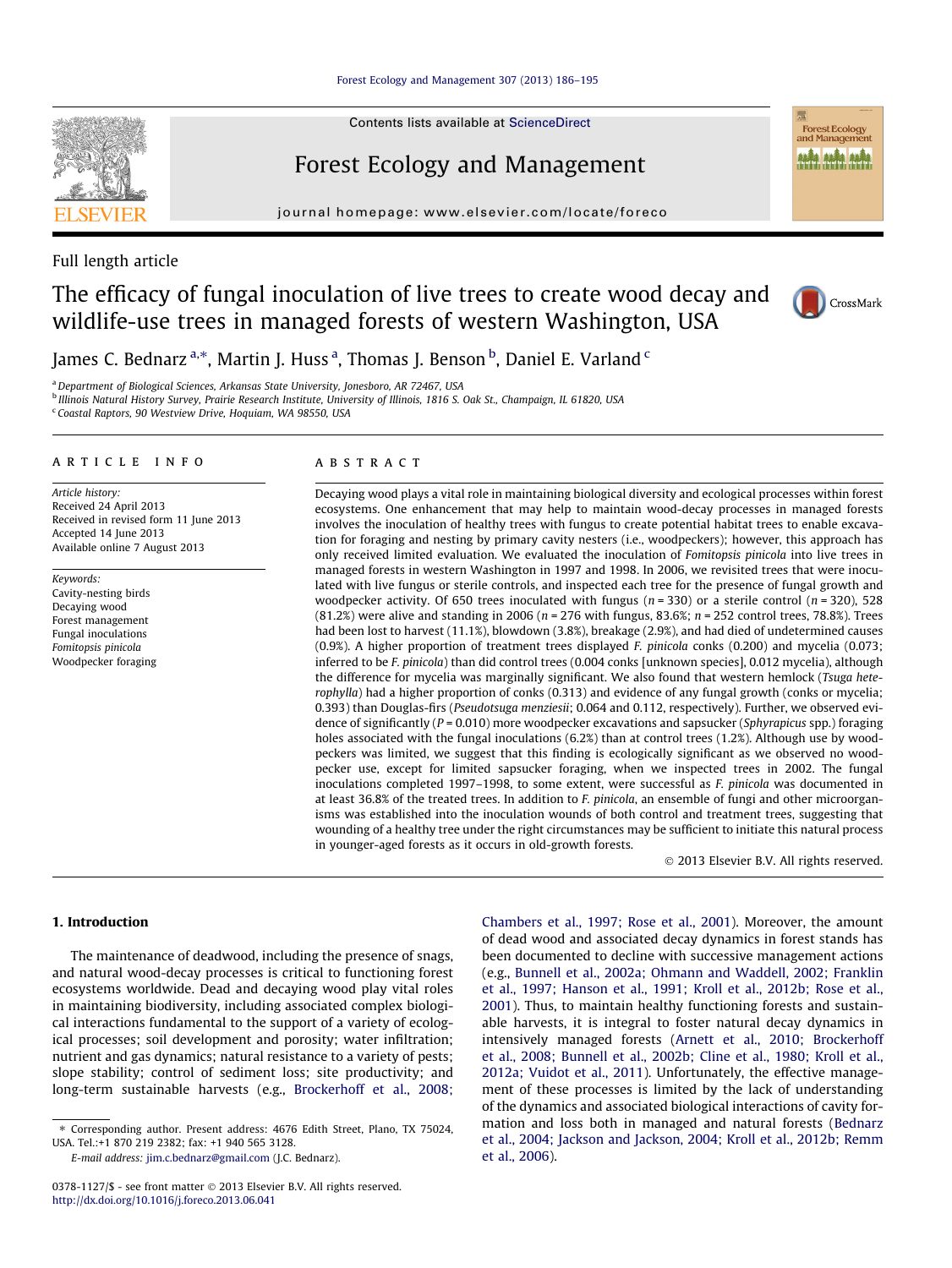Several techniques have been developed to provide structural enhancements to managed forests to foster communities of primary and secondary cavity nesting birds, which are interdependent with a multitude of natural ecological processes that occur within forests (e.g., natural control of insect pests). These include topping of trees with chain saws, feller-bunchers, or explosives; girdling; injection of herbicides; pheromone applications to attract wood-boring beetles; and fungal inoculations ([Arnett et al., 2010;](#page-9-0) [Brandeis et al., 2002; Bull and Partridge, 1986; Huss et al., 2002;](#page-9-0) [Rose et al., 2001\)](#page-9-0). Of these techniques, fungal inoculation of live trees has received limited study and results have been confounded because of varied approaches used to inoculate trees (e.g., use of different species of fungi, differences in target tree species, use of single versus multiple inoculations of single trees, and varying heights of inoculation; [Brandeis et al., 2002; Bull and Partridge,](#page-9-0) [1986; Filip et al., 2004, 2011; Huss et al., 2002\)](#page-9-0). Also, monitoring of fungal inoculations has produced mixed results, and tree species and species of inocula seem to be important related to the efficacy of establishing wood decay [\(Brandeis et al., 2002; Bull and Par](#page-9-0)[tridge, 1986; Filip et al., 2004, 2011; Huss et al., 2002; Parks](#page-9-0) [et al., 1996](#page-9-0)). One of the most encouraging reports to date was by [Parks et al. \(1996\),](#page-9-0) who reported woodpecker nesting cavities in 14% of 60 live western larch (Larix occidentalis) within 5 years of inoculation in northeastern Oregon. Other studies showed limited success or reported that more time may be required before woodpecker or other wildlife use can be demonstrated [\(Bull and Par](#page-9-0)[tridge, 1986; Brandeis et al., 2002; Filip et al., 2004, 2011; Huss](#page-9-0) [et al., 2002\)](#page-9-0).

However, use of fungal inoculations to establish decay in live trees to potentially supplement the provision of suitable snags and wildlife trees has several potential advantages over topping trees below the live crown to create snags (e.g., [Arnett et al.,](#page-9-0) [2010; Bull and Partridge, 1986; Walter and Maguire, 2005\)](#page-9-0). (1) Live, degraded trees with rot have been shown to be preferred by a number of cavity-dependent species of birds and other wildlife over snags ([Remm et al., 2006; Rose et al., 2001](#page-9-0)). (2) Some cavity-dependent birds and deadwood-dependent organisms use habitat on relatively tall snags or dead wood near the tops of live trees; habitat higher than can be provided by topping trees below the lowest live whorl of branches (e.g., [Bull and Holthausen, 1993;](#page-9-0) [Kroll et al., 2012b; Lacki and Baker, 2007; Ormsbee and McComb,](#page-9-0) [1998\)](#page-9-0). (3) By establishing fungal decay in live trees, such trees may provide relatively longer-term usable foraging and nesting substrates for birds and other organisms ([Brandeis et al., 2002;](#page-9-0) [Jackson and Jackson, 2004; Rose et al., 2001; Welsh and Capen,](#page-9-0) [1992\)](#page-9-0). (4) Fungal inoculations may facilitate long-term recruitment of additional snags within harvest units without multiple entries to top trees at different times during the harvest rotation interval [\(Bunnell et al., 2002b\)](#page-9-0). Green tree retention is currently the primary method employed to provide for the recruitment of future snags, but the efficacy of this approach in providing future snags is extremely variable as many retained green trees fall victim to blow down and the timing of tree death is unpredictable [\(Keeton](#page-9-0) [and Franklin, 2004; Rosenvald and Lõhmus, 2008; Zenner, 2000\)](#page-9-0). (5) Fungal inoculation may simulate more natural processes and accelerate wildlife-beneficial decay compared to creating simulated snags by tree topping ([Huss et al., 2002; Jackson and Jackson,](#page-9-0) [2004](#page-9-0)). Therefore, further investigation of the various approaches and potential benefits of establishing wood decay and the delayed creation of snags through fungal inoculation of live trees should remain a priority for the potential enhancement of forest management techniques ([Filip et al., 2011](#page-9-0)).

Our research implements and evaluates a proposed technique of introducing wood-decaying fungi (Fomitopsis pinicola) into selected live trees to encourage habitat use by woodpeckers (e.g., Picoides spp.) and secondary cavity users in northwestern coniferous forests ([Huss et al., 2002\)](#page-9-0). Specifically, we isolated and cultured fungi taken directly from woodpecker nesting trees and used it to impregnate wooden dowels for experimental fungal inoculations. In 1997 and 1998, we inoculated 650 trees with either F. pinicola (treatment,  $n = 330$  trees) or sterile wooden dowels (control,  $n = 320$ ).

Here, we report the results of revisiting all inoculation sites and specifically (1) summarize the condition of treatment and control trees; (2) quantify the presence of visible fungal growth in the form of conks or mycelia present in 2006, 8–9 years after treatment; (3) assess if there was any woodpecker use of inoculation trees as evidenced by nesting or foraging excavations; and (4) report our results from random sampling of two trees at each of 10 randomly selected sites to determine if F. pinicola and other fungal species were present.

## 2. Methods

## 2.1. Study area

Inoculation stands were identified by working with timberland managers of cooperating landowners in 1997 and 1998, which included Rayonier, Washington Department of Natural Resources, Weyerhaeuser, Port Blakely Tree Farms L.P., I.P. Pacific timberland, Inc., and Hancock Timber Resource Group. All inoculation clusters (each including 10 inoculated trees) are in western Washington in Clallam, Grays Habor, Jefferson, Lewis, and Pierce counties [\(Fig. 1\)](#page-2-0). All study stands were dominated by western hemlock (Tsuga heterophylla), Douglas-fir, or both species were co-dominant. Sitka spruce (Picea sitchensis) was also present in many of the forest stands inoculated.

All study areas were comprised of state or private lands managed primarily for timber production ([Fig. 1\)](#page-2-0). Most inoculation clusters (67.8%;  $n = 33$ ) were located in Riparian Management Zones (RMZ) to protect experimental trees against loss from harvest. Forest habitats surrounding experimental stands consisted of a mosaic of different even-aged forest stands ranging from recently clearcut to >100 year old. Habitats adjacent to the inoculation sites generally consisted of small forest stands (2–40 ha), often bordered by areas which had been clearcut within the past 5 year.

## 2.2. Experimental design

We developed an experimental design to test the effects of tree species (Douglas-fir or western hemlock), age/size classes of trees (approximately 50 years old, 30–45 cm dbh versus approximately 70 years old, 40–60 cm dbh), and the density of available snags (>7 or <7 snags ha<sup>-1</sup>), and on the resulting use of inoculated trees by woodpeckers. Stand age and mean tree diameter data were derived from forest stand data provided by the landowner. If the site inspection of the candidate revealed that many trees were of ages or diameter sizes not consistent with forest stand data, we rejected the site for further consideration as an inoculation site. Density of snags was initially assessed by visual inspection and placed in one of two classes (i.e., large snags conspicuously present or large snags mostly absent). To confirm initial classifications, we counted all snags (>50 cm dbh) in a 0.202 ha circular plot centered on the candidate inoculation site. In most cases, inoculated and control clusters (each including 10 trees) were located in the same forest stand. In some cases, stands were either not large enough to accommodate two clusters of experimental trees or the structure varied within the stand. In these cases, we located the control cluster in a nearby stand. When experimental and control clusters were placed in separate stands, we made an effort to use stands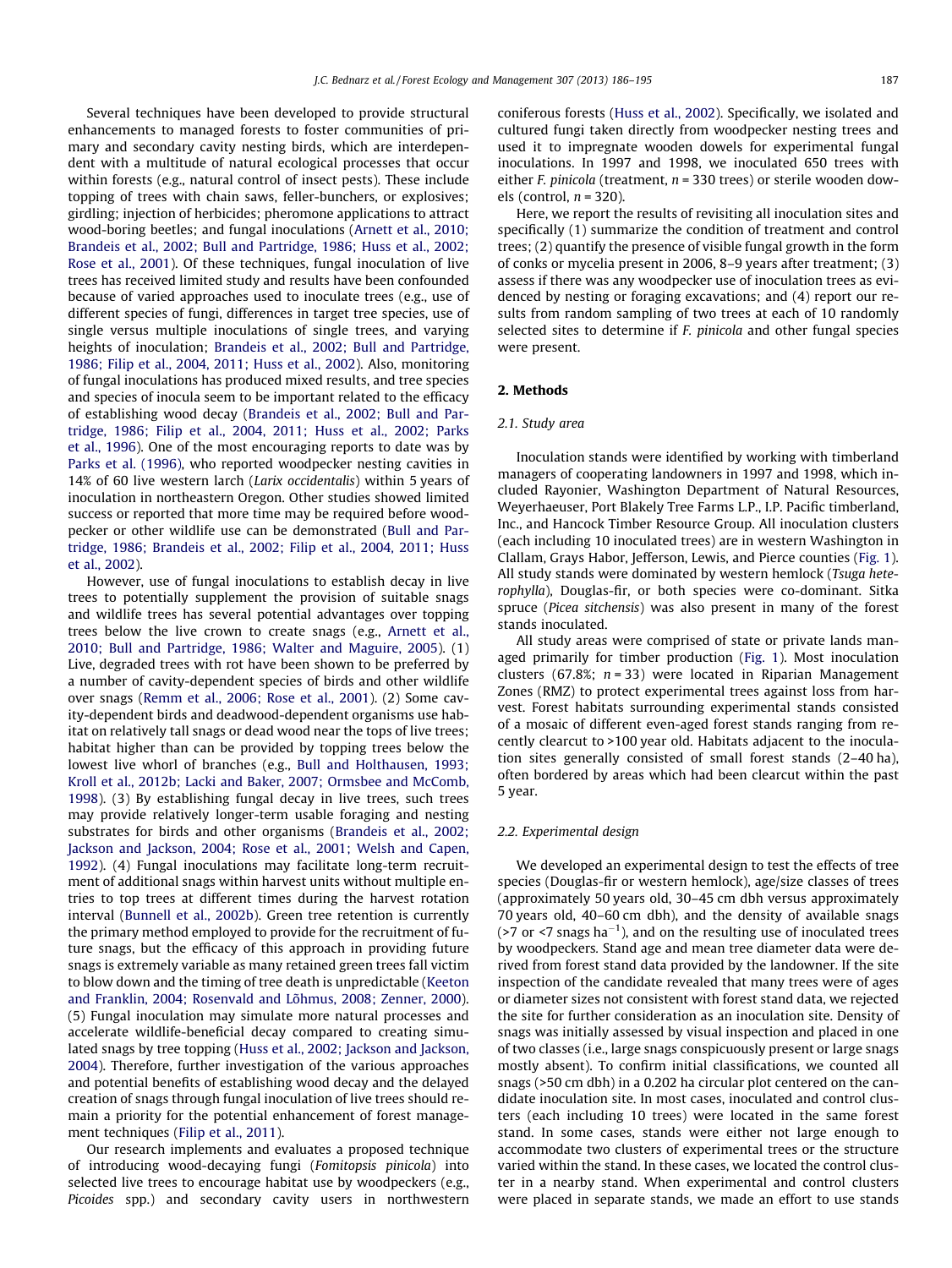<span id="page-2-0"></span>

Fig. 1. Locations inoculation tree clusters (each with 10 fungal inoculated and/or control inoculated trees) on private and state managed forest stands in western Washington, USA.

of similar characteristics (i.e., same dominant tree species, age, snag density). This experiment was set up in a hierarchical fashion to enable us to examine these effects independently and the interaction of these factors during long-term monitoring (see [Huss](#page-9-0) [et al., 2002](#page-9-0)) and required the inoculation of 320 experimental trees and 320 control trees.

In 1997 and 1998, we completed inoculation of 650 trees with the fungus F. pinicola, fulfilling our original proposed experimental design, including the inadvertent inoculation of one additional treatment site of 10 trees; resulting in a total of 330 experimental trees and 320 control trees. A total of 24 stands, involving all living trees, were inoculated in 1997. Fifteen of these stands were on Rayonier lands and 9 were on Washington Department of Natural Resources (DNR) lands. The Rayonier sites included 12 western hemlock and 3 Douglas-fir stands; DNR sites were comprised of 6 western hemlock and 3 Douglas-fir stands. Fifteen stands (10 Rayonier, 5 DNR) were located in Clallam County, seven (3 Rayonier, 4 DNR) were in Jefferson County, and two were in Grays Harbor County (Rayonier). One of the Rayonier sites, a hemlock stand in Jefferson County, is now owned by the Hoh River Trust.

In 1998, we inoculated living trees in 10 Douglas-fir forest stands. Four of these stands are now owned by the Hancock Timber Resources Group in Pierce County, and 5 are located on Weyerhaeuser land in Lewis County. The remaining stand is located in Grays Harbor County and is currently owned by Fruit Growers.

## 2.3. Preparation of wooden dowel spawn

Dowel plugs (12.8 cm long) were cut from 2.24 cm diameter hardwood. A 0.96 cm diameter hole was drilled down the center of each dowel using an auger drill bit to create an axial channel. Preparation of wooden dowel spawn is detailed in [Huss et al.](#page-9-0) [\(2002\).](#page-9-0) In brief, after sterilization the dowels were inoculated with mycelium of F. pinicola (a brown-rot fungus originally isolated from basidiocarp tissue and grown as pure laboratory culture) collected off of dead wood from 2 trees (designated 36A and 64A, respectively) that contained hairy woodpecker (Picoides villosus) nests in 1996 located in Clallam County; isolates that had been grown previously on 2% malt extract agar. Material was incubated at room temperature for 2–3 mo and growth was monitored.

Inoculations of trees were made by climbing approximately 8 m (to the height of approximately 2 standard errors lower than the mean height of woodpecker nests; mean height =  $10.9 \pm 2.2$  m [SE  $\times$  2], n = 57 hairy woodpecker nests; JCB unpubl. data) up a Douglas-fir or western hemlock tree and a 2.24–2.56 cm diameter hole was drilled, 5–8 cm deep using an battery-operated drill. A manually-operated brace was then used to drill out the remaining hole to a depth of 13–15 cm. A single blank or inoculated dowel (for further description on methodology for preparation of blank and inoculated dowels see [Huss et al., 2002](#page-9-0)) was inserted into the hole and a piece of PVC tubing (7.70 cm long  $\times$  2.56 cm in diameter) was inserted in the hole with the dowel. About 5 cm of the tubing remained outside the entrance of the hole to prevent the tree from healing over the wound. Holes were made on the north sides of trees, which was the orientation where woodpeckers most often excavated their nests  $(61.5\%, n = 57)$ ; JCB unpubl. data) in western Washington. Fungal inoculations were made using dowels impregnated with cultures 36A and 64A of F. pinicola.

## 2.4. Inspection of inoculation trees

Field work was conducted in July and August 2002 and 2006. We attempted to find and visit all inoculated trees in 2002 and all trees in 32 of 34 inoculated clusters in 2006 (excluding those completely cut prior to 2002). We carefully inspected the entire tree, with special attention given to the area within 1 m of the PVC tube where trees were treated with either inoculated or control dowels. We recorded the presence of any fungal conks growing in the PVC tube or within 1 m of the inoculation site and identified species based on external characteristics. Using binoculars, we also inspected the interior of each PVC tube for the presence of fungal mycelia. The presence of mycelia appeared as a dirty white mass in PCV tubes and was easily discernable with  $8 \times$  or  $10 \times$  binoculars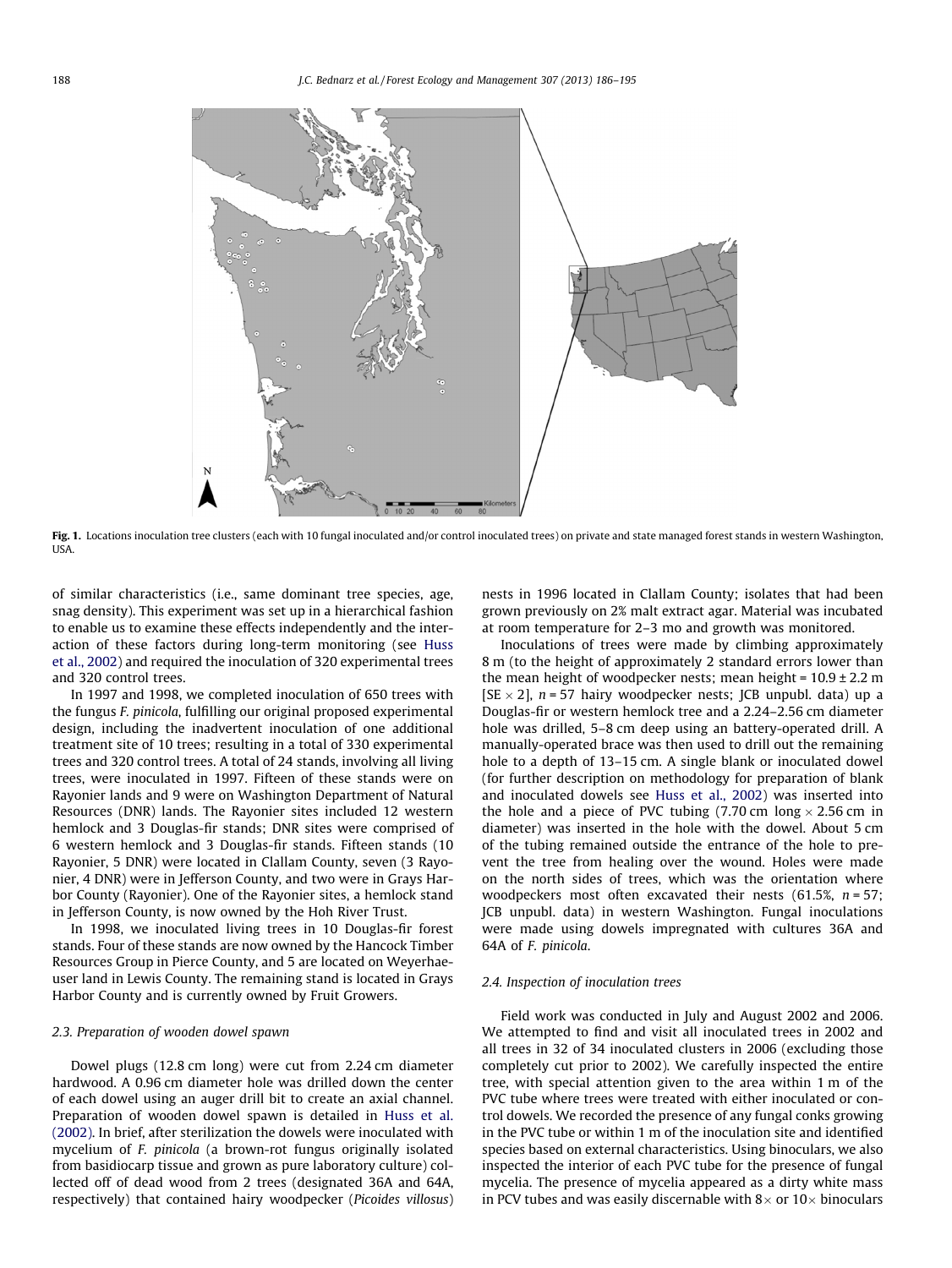<span id="page-3-0"></span>from the ground. For several selected tubes with observed fungal growth from the ground, we climbed the tree and inspected the tubes to confirm that fungal mycelia were growing within the tube. Any fungal growth on the tree was noted; when a conk was present and clearly associated with the inoculation (i.e., was located within 1 m of the PVC tube), we estimated the conk's length, width, and depth relative to the dimensions of the PVC tube. Any woodpecker excavations on the tree were noted; only excavations that were associated with the fungal inoculation were considered to be a response to the inoculation.

We recorded whether the metal identification tag was still present on each tree and replaced any missing tags. The presence of the PVC tube was also noted; when a PVC tube was missing from a tree, in almost all cases we were able to locate the wound on the tree where the inoculation took place. All of the aforementioned observations were recorded for standing trees, trees broken above the inoculation point, and those trees that had blown down. Trees that had been broken or topped below the inoculation point were excluded from further analyses. We re-marked each tree with treemarking paint; we used orange for treatment trees and yellow for controls.

## 2.5. Collection and processing of wood samples

We randomly selected 10 treatment and 10 control clusters originally inoculated in 1997 or 1998 for collection of wood samples in 2006. From these clusters, we collected samples using an increment borer (2 samples per tree) from 2 randomly-selected trees to determine if the desired fungus was established. Core samples were taken at the point of inoculation (i.e., point 2–5 cm below the PVC tube or associated wound if the PVC tube was no longer present) and 30 cm below the point of inoculation. We acknowledge that sampling with an increment borer in 2 locations on a tree did not allow us to measure the volume of decay and limits any conclusions related to the extent of the decay column. In total, we collected 80 wood samples from 40 trees. Two samples from a single tree (i.e., tree No. 14 from cluster T97-16) were not processed as they were misplaced during transportation to the lab for processing, reducing the sample size from  $n = 80$  to  $n = 78$ .

We processed wood samples using standard lab and fungal culturing techniques [\(Huss et al., 2002](#page-9-0)). To increase the probability of isolating fungi, we made 6 attempts to isolate fungi from each wood sample ( $n = 40$  from 20 control trees;  $n = 38$  from 19 Treatment Trees) on the primary isolation medium ([Huss et al., 2002\)](#page-9-0). We then incubated cultures at room temperature and periodically inspected the colonies that grew. We prepared tease mount slides with fungal material grown suspended in lactophenol with cotton blue [\(Larone, 1995](#page-9-0)) and examined these slides under a microscope. We then identified fungal isolates to the lowest taxonomic level possible (i.e., genus) or category based on microscopic characteristics [\(Huss et al., 2002](#page-9-0)). Cultures that we preliminarily identified as F. pinicola, the fungus used in the original inoculation, were processed using vegetative-compatibility analysis to confirm whether the specific culture originally inoculated into a tree was still present and viable in experimental trees ([Huss et al., 2002; Filip et al.,](#page-9-0) [2011\)](#page-9-0).

#### 2.6. Data analysis

We conducted a series of comparisons using Generalized Linear Mixed Models (GLMM) with a logit link function and assuming a binomial distribution ([Littell et al., 2006](#page-9-0)) based on data collected during 2006 inspection of inoculated trees. This allowed us to assess the efficacy of the inoculations and the response by woodpeckers 9 and 8 year after the trees were originally inoculated in 1997 and 1998, respectively. We treated forest stand and the treatment by forest stand combinations as random effects to account for the potentially non-independent responses arising from spatial proximity. Our response variables were the presence or absence of fungal growth (fungal conks, mycelia in PVC tubes, or either type of growth) and woodpecker excavations on each tree. We included treatment (i.e., control versus inoculation), tree species (western hemlock or Douglas-fir), and the treatment by tree species interaction as fixed effects. For all analyses, comparisons with  $P < 0.05$ were considered statistically significant and results with  $0.05 \leq P \leq 0.10$  were considered marginally significant.

## 3. Results

Over the years, trees in the study were lost to harvest and natural causes. Of the 650 trees originally inoculated with fungus ( $n = 330$ ) or a sterile control ( $n = 320$ ), 528 (81.2%) were alive and without damage during the 2006 field check ( $n = 276$  with fungus, 83.6%; n = 252 control, 78.8%). Most, 52 trees at 3 different sites, were lost to harvest prior to 2002, and 20 more were lost between surveys in 2002 and 2006. We found 8 (2.4%) treatment trees blown down by wind and 6 (1.8%) had their tops broken off and were dead. Among control trees, 17 (6.7%) were blown down, 13 (5.0%) were broken off and had died, and 6 (2.4%) had died, but the cause was not determined. Four control trees had broken tops, but were still alive. We were unable to locate one control tree, which was probably lost when the bank of the Hoh River collapsed since our 2002 check.

The landowners responsible for inoculation stands originally agreed to retain the experimental trees. Ten treatment and 3 control trees at one RMZ site owned by Rayonier (T97-02) adjacent to Highway 101 near Forks were removed or topped at 8 m as required by the Clallam County Pacific Utility District to eliminate a potential road hazard. All treated and control trees were cut at sites 98-01 (Campbell Group, now Hancock Timber Resource Group), 98-07 (Weyerhaeuser), and 97-09 (Rayonier) because of forestry management personnel turnover or site location data were inadvertently omitted from company computer-based lists of protected sites. The remaining 528 inoculated trees (81.2%) that were alive and undamaged in 2006 constitute the sample in the analyses that follow.

Significantly more treatment trees (0.200) had F. pinicola conks than control trees (0.004; Table 1). Conks near inoculation sites on treatment trees were all identified as F. pinicola mostly growing directly under the PVC tube, but several were immediately to the right or left of the tube and some grew directly out of the tube. There were no significant interactions between inoculation treatment and tree species for proportion of trees with mycelia, or either conks or mycelia ( $F_{1.48}$  = 0.06,  $P$  = 0.80;  $F_{1.54}$  2.82,  $P$  = 0.10,

#### Table 1

Proportion of trees with fungal growth in 2006 on trees inoculated with Fomitopsis pinicola (n = 275) and control trees (n = 251) in western Washington during 1997-1998.

| Type of growth   | Observed prop.<br>of treated <sup>a</sup> | Observed prop.<br>of control <sup>a</sup> |       |         | Odds ratio | 95% CI        |
|------------------|-------------------------------------------|-------------------------------------------|-------|---------|------------|---------------|
| Conks            | 0.200                                     | 0.004                                     | 15.22 | < 0.001 | 61.900     | 7.434-515.399 |
| Mycelia          | 0.073                                     | 0.012                                     | 3.79  | 0.058   | 4.498      | 0.947-21.364  |
| Conks or mycelia | 0.265                                     | 0.016                                     | 27.90 | < 0.001 | 22.895     | 6.980-75.098  |

<sup>a</sup> Observed proportion reported; statistical analysis was based on the Generalized Linear Mixed Models least-squares means ([Littell et al., 2006\)](#page-9-0).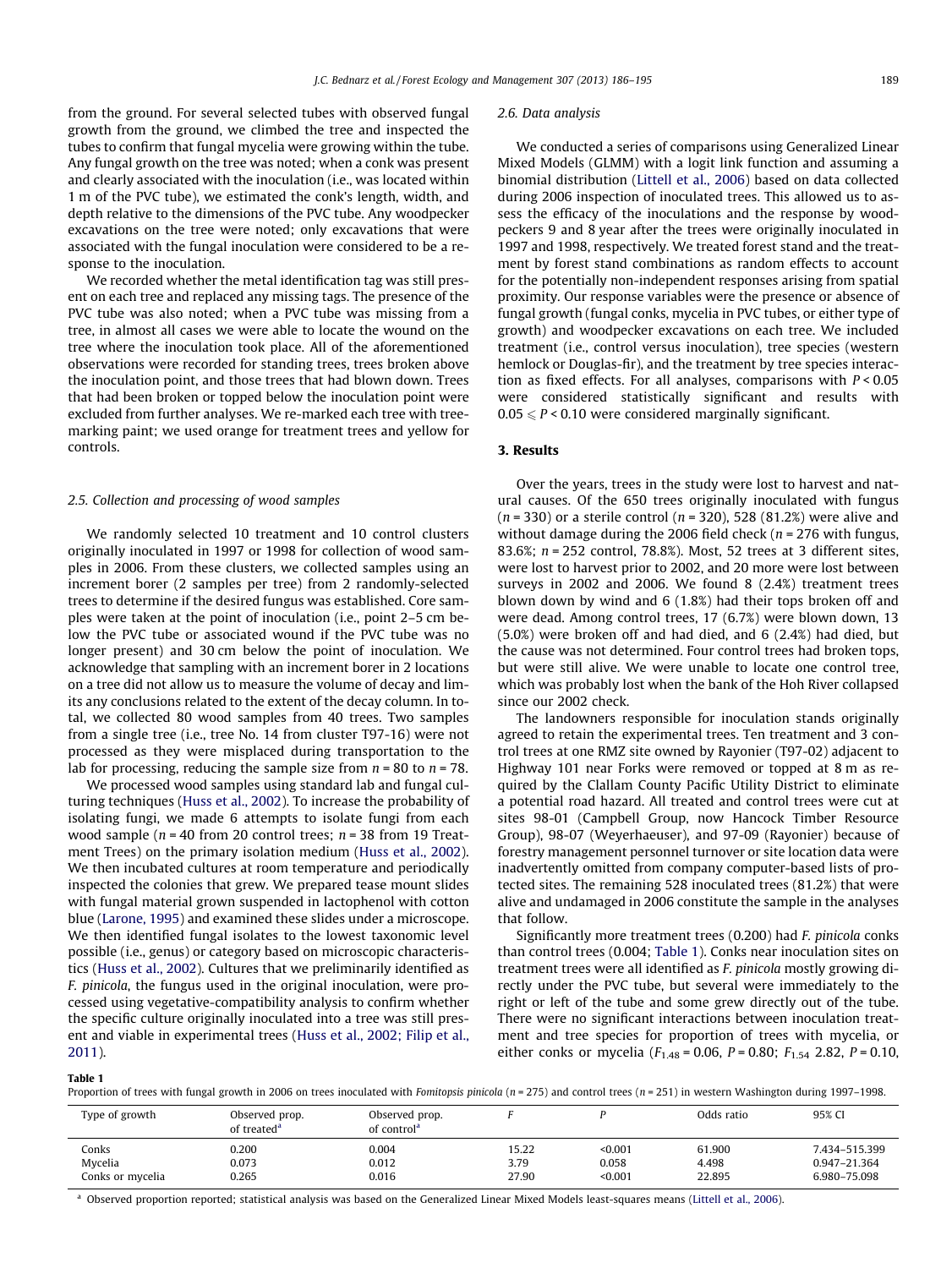#### <span id="page-4-0"></span>Table 2

Proportion of trees with fungal growth in 2006 on western hemlock ( $n = 150$ ) and Douglas fir trees ( $n = 125$ ) inoculated with Fomitopsis pinicola in western Washington during 1997–1998. Data analyzed using Generalized Linear Mixed Models [\(Littell et al., 2006](#page-9-0)).

| Type of growth   | Observed prop.<br>of hemlock <sup>a</sup> | Observed prop.<br>of fir <sup>a</sup> |       |       | Odds ratio | 95% CI       |
|------------------|-------------------------------------------|---------------------------------------|-------|-------|------------|--------------|
| Conks            | 0.313                                     | 0.064                                 | 12.34 | 0.002 | 6.929      | 2.236-21.466 |
| Mycelia          | 0.093                                     | 0.048                                 | .02   | 0.322 | 2.554      | 0.380-17.161 |
| Conks or mycelia | 0.393                                     | 0.112                                 | 12.75 | 0.001 | 5.894      | 2.127-16.333 |

<sup>a</sup> Observed proportion reported; statistical analysis was based on the Generalized Linear Mixed Models least-squares means ([Littell et al., 2006](#page-9-0)).

#### Table 3

Comparison of the frequency of fungal growth observed in inoculated (treatments and controls) stands with large trees (>37 cm DBH at the time of inoculation,  $n = 278$ ) and stands with small trees (<37 cm DBH at the time of inoculation,  $n = 248$ ) in western Washington during 1997–1998.

| Type of<br>fungal growth | Prop. of<br>large trees | Prop. of<br>small trees |      |       |
|--------------------------|-------------------------|-------------------------|------|-------|
| Conks                    | 0.094                   | 0.121                   | 0.40 | 0.535 |
| Mycelia                  | 0.065                   | 0.022                   | 1.65 | 0.205 |
| Conks or mycelia         | 0.151                   | 0.141                   | 0.04 | 0.845 |

respectively). This demonstrates that the inoculation technique of impregnated wooden dowels was vital to the successful introduction of F. pinicola to treated trees, and the presence of a small open wound alone in control trees did not facilitate infection of this fungal species. We also observed more mycelia within the PVC tubes of treated trees (0.073) than in control tubes (0.012; [Table 1\)](#page-3-0), although this difference was marginally significant. Overall, the presence of obvious fungal growth (including either conks or mycelia) was greater in treated trees (0.265) than in control trees (0.016; [Table 1](#page-3-0)). We did note subjectively that some F. pinicola conks at inoculation sites first observed during the 2002 check and that appeared vigorous and brightly colored, seemed to be degraded and the colors considerably faded during our 2006 visit.

Comparisons between the presence of fungal growth in western hemlock and Douglas-fir trees indicated that western hemlocks were more susceptible to *F. pincola* infection or that the fungus grew more quickly in this species than in Douglas-fir trees. Of the 275 treated trees surveyed, fungal growth (conks or mycelia) was observed in a significantly higher proportion (0.393;  $F = 12.75$ ,  $P = 0.001$ ) in western hemlocks than in Douglas-firs (0.112; Table 2). Western hemlock trees also showed a higher incidence of F. pincola conks (0.313;  $F = 12.34$ ,  $P = 0.002$ ) compared to Douglas-fir (0.064; Table 2). There was no difference between the proportion of western hemlock trees with mycelia only (0.093) and Douglas-firs with mycelia (0.048;  $F = 1.02$ ,  $P = 0.322$ ; Table 2).

We found no trends in the incidence of fungal growth (conks or mycelia) between treated and control trees at inoculation stands with large-diameter trees (0.151,  $n = 278$ ) and those with smalldiameter trees (0.141,  $n = 248$ ; Table 3). Likewise, the frequency of conks was not significantly different in stands of large trees (0.094) compared to stands with relatively small trees (0.121, Table 3). We also did not observe any clear difference in the presence of mycelia in large-tree stands (0.065) as compared to smalltree stands (0.022; Table 3). Thus far, these data indicated no difference in the efficacy of inoculating stands of relatively large (40–60 cm dbh) or small trees (30–45 cm dbh).

Seven live trees (2.6%) in treated and no live trees in control sites had woodpecker excavations associated with inoculation areas on trees, 8–9 years after inoculations. These excavations appeared to be foraging holes (>3 cm in diameter), but some could have been nesting cavity starts, and based on the large fracturing of wood were likely made by pileated woodpeckers (Dryocopus pileatus). Further, we recorded no excavations in these specific trees when previously surveyed in 2002, 4–5 years after initial inoculation. There were no differences in frequency of sapsucker (Sphyrapicus spp.) foraging holes on live and dead trees in control versus treatment groups, but there were more live western hemlock (0.029) than Douglas-fir trees with sapsucker foraging (0.012), although this difference was marginally significant  $(F = 3.68, P = 0.060;$  Table 4). For woodpecker excavations and sapsucker foraging combined, there was a significantly greater proportion of foraging present (0.062) at inoculation relative to control trees  $(0.012; F = 7.07, P = 0.01;$  Table 4, [Fig. 2\)](#page-5-0). However, there was no difference ( $F = 0.40$ ,  $P = 0.533$ ) between proportion of western hemlock (0.042) and Douglas-fir trees (0.034) with woodpecker excavations or sapsucker foraging (0.035 and 0.004, respectively;  $F = 3.68$ ,  $P = 0.60$ ; [Fig. 2](#page-5-0)) and no inoculation treatment by tree species interaction ( $F_{1.54}$  = 0.05, P = 0.819). Although woodpecker excavations were limited to relatively few trees 8–9 years after inoculation, none of these trees had excavations when last surveyed in 2002 (4–5 years after inoculation). Because of the relatively low incidence of woodpecker excavation and foraging sign, it was not informative to statistically examine the potential influence of snag density related to woodpecker use.

Regardless of wood sample source, a plethora of fungi and other microorganisms were found occupying the wood samples [\(Appen](#page-9-0)[dices A and B](#page-9-0)). The wounding of the tree during the control procedure and prevention of healing through the insertion of a piece of PVC tubing into the drilled out hole was sufficient to allow a host of organisms to exploit this particular niche. Among the control group that were inoculated in 1997 and 1998 with sterilized ''blank'' wooden dowels, fungi were isolated from all 40 samples of wood collected, although the types of fungi isolated varied from tree to tree. The most common genus cultured from control group was

#### Table 4

Proportion of live trees with sapsucker foraging holes and woodpecker excavations in 2006 on trees inoculated with Fomitopsis pinicola (n = 273) and control trees (n = 251) in western Washington during 1997–1998. Data analyzed using Generalized Linear Mixed Models ([Littell et al., 2006\)](#page-9-0).

| Woodpecker use                               | Observed prop.<br>of treated <sup>a</sup> | Observed prop.<br>of control <sup>a</sup> |              |                | Odds ratio  | 95% CI                                   |
|----------------------------------------------|-------------------------------------------|-------------------------------------------|--------------|----------------|-------------|------------------------------------------|
| Sapsucker foraging<br>Woodpecker excavations | 0.029<br>0.040                            | 0.012<br>0.000                            | 1.72<br>0.00 | 0.195<br>0.996 | 2.481       | 0.619-9.937                              |
| Excavations or sapsucker foraging            | 0.062                                     | 0.012                                     | 7.07         | 0.010          | —-<br>5.489 | $\overline{\phantom{0}}$<br>1.522-19.802 |

a Observed proportion reported; statistical analysis was based on the Generalized Linear Mixed Models least-squares means [\(Littell et al., 2006\)](#page-9-0).

b The absence of excavations on control trees precludes calculation of an odds ratio.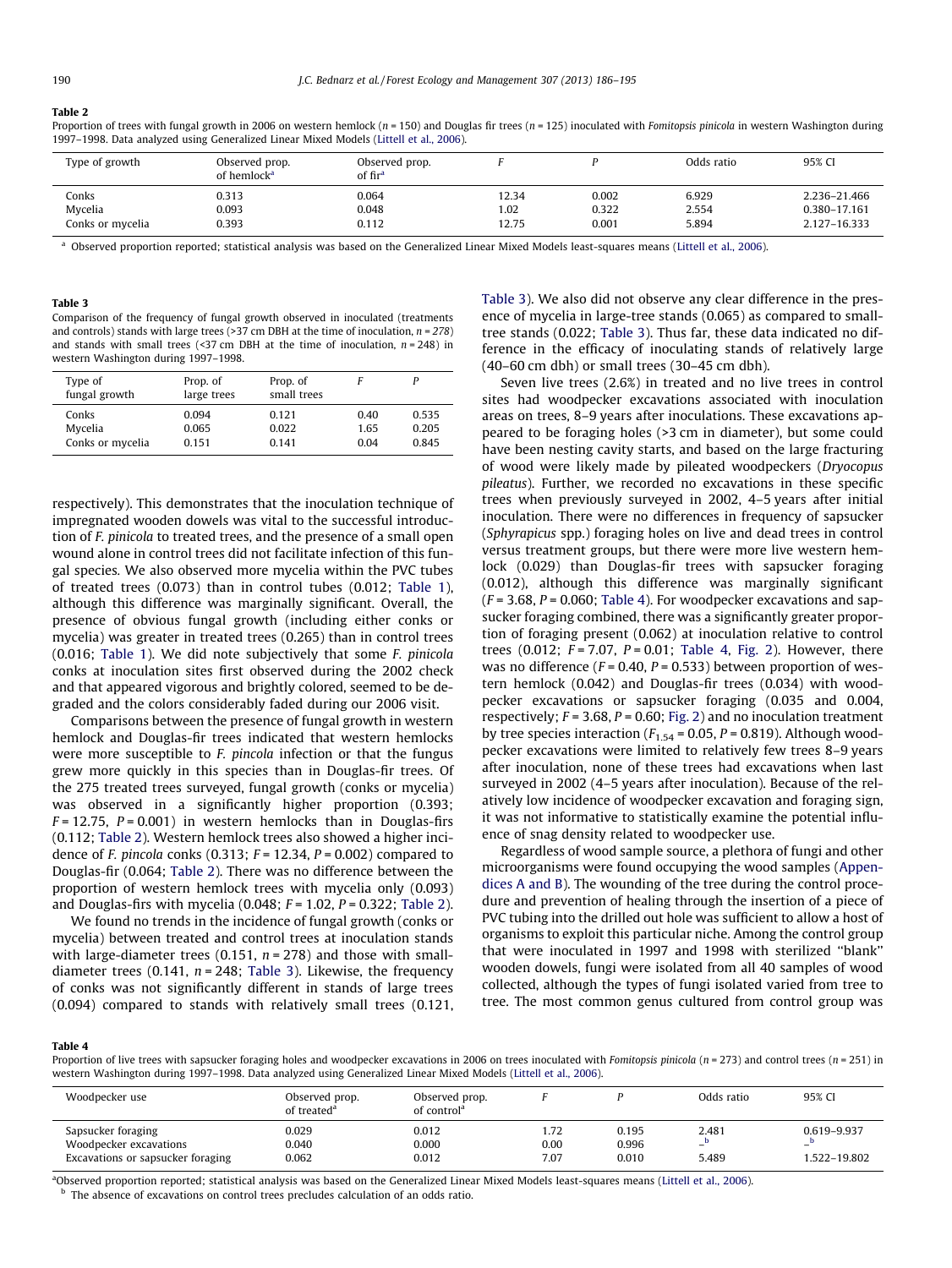<span id="page-5-0"></span>

Fig. 2. Proportion of live control and treatment Douglas-fir and western hemlock trees with sapsucker foraging holes or woodpecker excavations during surveys in western Washington during 2006. The error bars are 1 standard error around the least-squares estimated proportion.

### Table 5

Mean number of fungal and related taxa isolated and identified from wood samples from trees in control and treatment stands of trees.

| Treatment group                                                      | Western<br>hemlock<br>$(n = 6)^{a}$ | Douglas-<br>fir<br>$(n = 13)$ | Tree species<br>pooled<br>$(n = 19)$ |
|----------------------------------------------------------------------|-------------------------------------|-------------------------------|--------------------------------------|
| Mean no. of taxa recovered at<br>point of original inoculation       | 1.67                                | 1.69                          | 1.68                                 |
| Mean no. of taxa recovered at<br>30 cm below point of<br>inoculation | 2.17                                | 1.85                          | 1.95                                 |
| Mean no, of taxa recovered per<br>tree                               | 3.00                                | 3.23                          | 3.16                                 |
| Control group                                                        | Western<br>hemlock<br>$(n = 10)$    | Douglas-<br>fіr<br>$(n = 10)$ | Tree species<br>pooled<br>$(n = 20)$ |
| Mean no. of taxa recovered at<br>point of original inoculation       | 140                                 | 1.80                          | 1.60                                 |
| Mean no. of taxa recovered at<br>30 cm below point of<br>inoculation | 1.50                                | 1.80                          | 1.65                                 |
|                                                                      |                                     |                               |                                      |

Trichoderma spp. that occurred in at least 50.00% of the trees sampled (70.00% of western hemlock,  $n = 10$ ; 30.00% of Douglas-fir,  $n = 10$ ). Overall, we found 16 different types of fungi and related microorganisms in wood samples from the control trees [\(Appendix](#page-9-0) [A\)](#page-9-0). The mean number of fungi isolated per wood sample regardless of tree species (western hemlock and Douglas-fir) was 2.65 taxa per wood sample (Table 5).

Likewise, fungi were isolated from all 38 samples of wood collected in 2006 from trees within the treatment group that were inoculated in 1997 and 1998. The most common genus cultured from treatment group was Penicillium spp. that occurred in at least 42.11% of the trees sampled (16.67% of western hemlock,  $n = 6$ ; 53.85% of Douglas-fir,  $n = 13$ ). In treatment trees, we found 18 different types of fungi and microorganisms in wood samples [\(Appen](#page-9-0)[dix B](#page-9-0)). The mean number of fungal types isolated per wood sample regardless of tree species (western hemlock and Douglas-fir) was 3.16 taxa per wood sample (Table 5).

We found 11 taxa (e.g., Aspergillus, Cladosporium, Epicoccum, Penicillium, and Trichoderma) in wood samples from both control and treatment trees. Five unique taxa were detected in the control group trees, while 7 unique taxa were identified in Treatment Trees [\(Appendices A and B](#page-9-0)).

Cultures retrieved from wood samples suspected to be F. pinicola found in wood samples were tested using vegetative compatibility group (VCG) analysis to determine if the fungi originally introduced in treatment trees was the same fungus inoculated in the tree 8 or 9 years previously. With this test, if a zone of demarcation develops between two colonies, this indicates the two colonies represent different strains or genetically distinct individuals. Conversely, if other colonies are genetically similar, the two colonies may be classified as belonging to the same VCG [\(Mounce,](#page-9-0) [1929; Worrall, 1997\)](#page-9-0). Collected strains from wood samples were tested with three distinct, but indigenous strains of F. pinicola (43A, 36A, and 64A), only one of which was inoculated into each treatment tree. Seven cultures demonstrated the organism retrieved in 2006 was the same inoculation strain originally introduced in those 7 trees 8–9 years previously  $(36.8\%, n = 19)$ treatment trees).

Eight cultures from 7 different trees demonstrated strong zones of demarcation when paired with all three tester strains suggesting that these represented a genetically-unique strain of F. pinicola. These samples were retrieved from 4 control trees (20.00%,  $n = 20$ ) and 3 treatment trees (15.79,  $n = 19$ ). F. pinicola or a closely-related fungal species found natural avenues for invasion into the wood of live experimental trees (both treatment and control trees), most likely via airborne spores entering the wounds of created by the inoculation process ([Filip et al., 2011\)](#page-9-0).

Other VCG pairings revealed the presence of fungal taxa other than F. pinicola. In 10 cultures, tester strains grew and overtook the fungal culture retrieved from the wood samples, indicating the organism was not related to F. pinicola. The fungi were identified as Mucor spp. in 2 of these cases; other cultures could not be identified to genus. In 7 cultures, the organisms from the wood samples were able to inhibit the growth of all 3 tester strains. Three of these cultures were identified as Trichoderma spp. based on diagnostic characteristics; the remaining cultures could not be identified to genus.

## 4. Discussion

The ultimate goal of providing structural enhancements in managed forests is to foster the full range of natural ecological processes, to the extent possible, found in a healthy forest and to support sustainable timber production. Current research has provided credible evidence that some of the ecological functions related to wood decay processes may be provided in managed forests through topping trees (generally by mechanical means) in western coniferous forests [\(Bull and Partridge, 1986; Kroll](#page-9-0) [et al., 2012a\)](#page-9-0). However, this approach really only simulates one form of natural tree death, top rot, and does not encompass the full range of ecological interactions related to the multitude of organisms dependent on decaying wood, cavity-excavating and secondary cavity-using species, and their associated ecological interactions. Another important process related to wood decay is fungal infection of a living bole typically due to some sort of wound that leads to fungal rot of sapwood and heartwood, creating a pocket of decay suitable for cavity excavation and surrounded by sound wood ([Jackson and Jackson, 2004; Rose et al.,](#page-9-0) [2001](#page-9-0)). This type of compartmentalization of fungal rot on living trees provides both foraging habitat for woodpeckers and a variety of other forest organisms, and importantly, very durable and long-lasting cavities for many species of wildlife [\(Jackson and](#page-9-0) [Jackson, 2004; Remm et al., 2006](#page-9-0)). Such live, decadent trees in the forest are also likely important in providing long-lasting wood decay habitat and the future provision of snags ([Bunnell et al.,](#page-9-0) [2002b; Rose et al., 2001](#page-9-0)).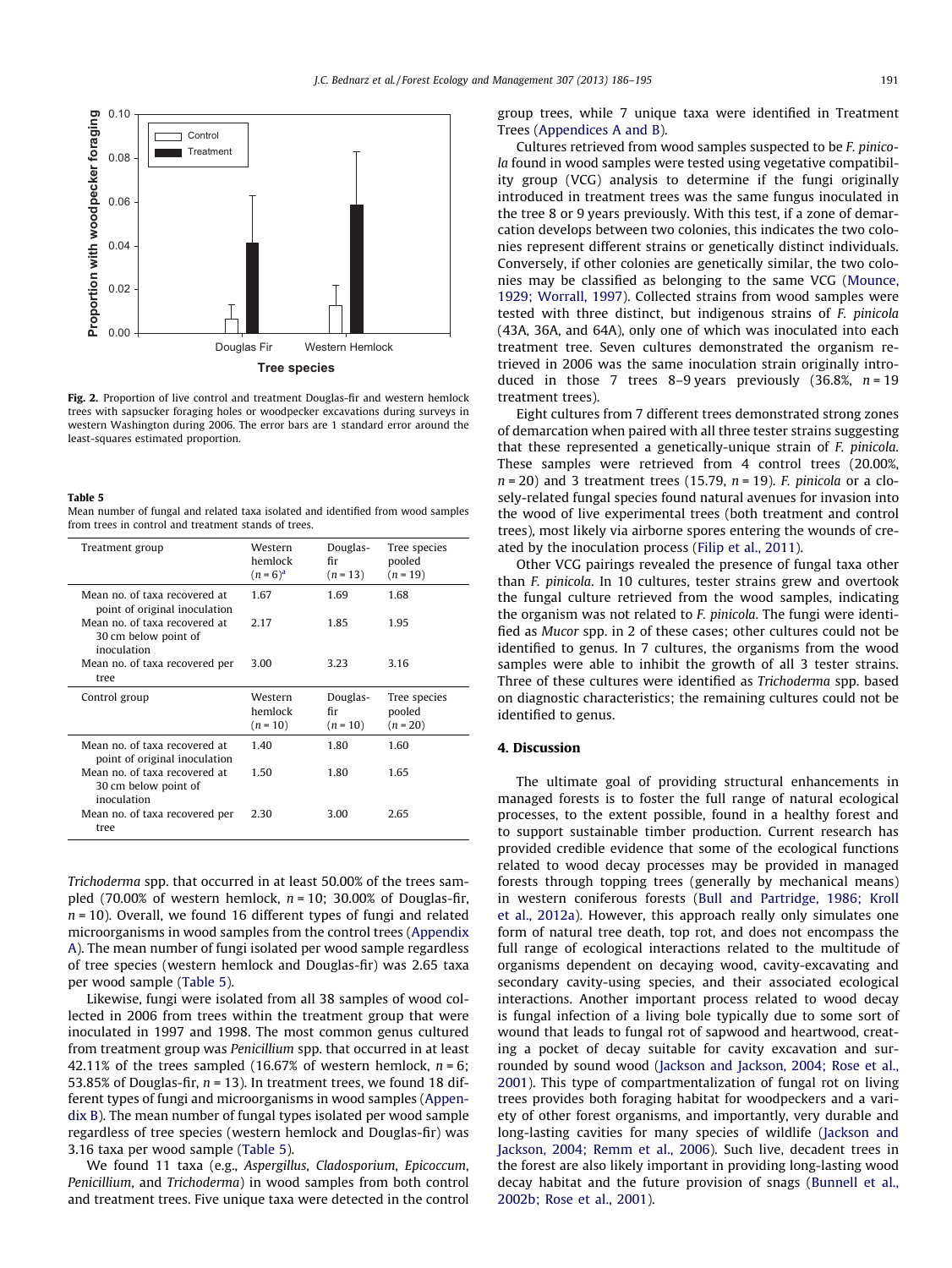The technique of fungal inoculation to initiate wood decay has often been compared to tree topping as a means to create rapid tree death and cavity habitat for primary cavity excavating birds in managed forests (e.g., [Brandeis et al., 2002\)](#page-9-0). In this context, and based on limited assessments, tree topping performs much better than artificial fungal inoculation in the short-term as the former approach results in rapid tree death and use by primary cavity excavating species typically in less than 5 years [\(Arnett et al., 2010;](#page-9-0) [Bull and Partridge, 1986; Chambers et al., 1997; Hallett et al., 2001;](#page-9-0) [Walter and Maguire, 2005\)](#page-9-0). However, we suggest this may not be the most appropriate context in which to evaluate the efficacy of fungal inoculation techniques in terms of forest wildlife and ecosystem function enhancement. Rather, we propose that the establishment of natural wood decay processes and the facilitation of long-term deadwood biota usage on live trees with compartmentalized fungal rot would be a more suitable assessment of the success of this proposed forest management approach. Specifically, do fungal inoculations provide long-term wildlife habitat benefits compared to the relatively rapid tree death and the provision of suitable snag habitat of topped trees?

Our data showed that trees treated with fungal inoculations had significantly higher incidence of observable sign of wood decay (26.5%; conks or mycelia) compared to trees receiving blank inoculations (1.6%; [Table 1\)](#page-3-0). Importantly, these results demonstrated the inoculation technique that we employed enhanced the rate of fungal infection over just the process of creating a minor wound in the tree (i.e., blank inoculation with insertion of the PVC tube). Our results were somewhat different than observed by [Brandeis](#page-9-0) [et al. \(2002\)](#page-9-0), who found that artificial inoculation did not significantly affect the numbers of visible fruiting bodies on newly created snags compared to Douglas-fir snags created by injection, girdling, and topping that were not inoculated. There may not have been enough time elapsed (4 year) for conk formation since inoculation in the [Brandeis et al. \(2002\)](#page-9-0) study. These workers did not report the incidence of conks or mycelia on the 9 live control trees inoculated simultaneously with 4 species of fungi, results that may have been more relevant to our study. Further, [Bull and Par](#page-9-0)[tridge \(1986\)](#page-9-0) found that trees topped by chainsaw had greater use by woodpeckers after 5 years than both (1) trees topped with dynamite and inoculated with Dichomitus squalens and (2) girdled trees inoculated with Dichomitus squalens and F. pinicola. Collectively, these results suggest that fungal inoculation is probably not useful to employ in conjunction with some other snag-creating techniques (i.e., tree topping, herbicide injection). The relatively rapid death caused by these techniques and the natural exposure to attacking bark beetles and the ambient presence of spores and hyphae are probably satisfactory to quickly and naturally infect snags with local fungi. However, these collective results also suggest that artificial inoculation with the appropriate fungal taxa (i.e., native and non-pathogenic wood-decay fungi) and target tree species may potentially create a compartment of fungal decay in live trees.

The efficacy of our fungal inoculation experiment also was far from ideal as about 60% of treated trees never showed any visible signs of fungal growth. Also, we observed some apparent decline in the vigor of selected F. pinicola conks between our 2002 and 2006 evaluation visits. Furthermore, based on a partial survey of 62 of our inoculated trees in 2011, the frequency of trees with visible conks declined from 31.8% to 4.8% for that subsample (D. Varland, unpubl. data). We speculate that about 9 years after inoculation, the trees' defenses may have overwhelmed the introduced fungus and stabilized the extent of the compartmentalized wood decay; however, we did not cut and dissect trees to confirm this possibility.

Importantly, our data showed that western hemlock trees had a significantly higher incidence of both fungal conks (0.313) and mycelia (0.093) compared to Douglas-fir (0.064 and 0.048, respectively; [Table 3](#page-4-0)). These results suggested that Douglas-fir, likely related to the hardness of wood or its ability to defend against fungal infections, were more resistant to inoculations of F. pinicola than western hemlock. [Filip et al. \(2004\)](#page-9-0) did have some success inoculating 7 Douglas-fir trees with rifles and shotguns resulting in a mean decay area of  $68.7 \text{ cm}^2$  with *Phellinus pini* or Fomitopsis cajanderi 5 years after treatment. However, they observed there was no apparent difference in internal decay area between sterile and viable inocula, but their sample size was limited to 11 treated trees of each fungus and 12 control trees. Based destructively sampling 75 trees involving 4 tree species and 8 fungi species in various treatment situations, [Filip et al. \(2011\)](#page-9-0) recommended that F. cajanderi may cause the most decay in Douglas-firs relative to other species they used for inoculation, including F. pinicola. However, this recommendation was based on a sample of 2 trees that showed a mean maximum decay width of 13.5 cm and volume of 19,709  $\text{cm}^3$  or 9.4% of the bole volume. Based on our results, we concluded that F. pinicola inoculations were more effective on western hemlock  $\geq$ 39% displaying evidence of fungal growth) than Douglas-fir ( $\geq 11\%$  with visible fungal growth).

These findings may be related to patterns in woodpecker use of nest trees in our study area. Specifically, our initial surveys of woodpecker nests in the same area of Washington in 1996–1998 found the majority of active nests in western hemlock trees (73%,  $n = 57$  nests; JCB, unpubl. data) rather than Douglas-fir, a co-dominant species in most of the surveyed stands. A companion survey of hairy woodpeckers in 2000–2001, also in the same study area, showed the same trend, with 80% ( $n = 45$ ) of the nests were in western hemlock ([Ripper, 2002\)](#page-9-0). It is unknown at this time whether woodpeckers select western hemlock for cavity excavation because it is more susceptible to fungal rot in general than Douglas-fir or for other reasons.

Although woodpecker use (including sapsucker use) was limited to relatively a few trees 8–9 years after inoculation, there was significantly more use of trees treated with viable inocula (6.2%) compared to control trees that received sterile dowels (1.2%; [Fig. 2\)](#page-5-0). In fact, all 7 trees documented with woodpecker excavations occurred in treatment trees and none in control trees. Similar to results reported by [Filip et al. \(2011\),](#page-9-0) our data that decay formation is especially slow in live trees and may require many years to achieve sufficient decay to be suitable for woodpecker excavation. We suggest that the 4–5 year interval between inoculations and our first monitoring check of treated trees was probably too early for woodpeckers to initiate substantial excavations, given that extensive heart-rot is necessary for cavity creation ([Con](#page-9-0)[ner et al., 1976; Filip et al., 2011\)](#page-9-0). Importantly, the finding of a significant difference of woodpecker and sapsucker use of treated trees versus control trees indicates the inoculation approach can provide useable woodpecker habitat and this response is not simply due to wounding of the tree by the inoculation process. This result is somewhat contrary to some previous evaluations of the inoculation technique that showed no trends in woodpecker responses between inoculated and control trees [\(Brandeis et al.,](#page-9-0) [2002; Filip et al., 2004, 2011](#page-9-0)). However, both of these studies only monitored inoculation sites 4–5 years after treatment. Even though we showed a significant response by woodpeckers to inoculation treatments, our response rate was still relatively low 8– 9 years after introduction of the fungus, suggesting further adjustments in the inoculation approach are probably necessary to better address desired management outcomes.

Our findings regarding the efficacy of fungal inoculations and the biased use of western hemlock may be integrated with findings on hairy woodpecker habitat use in the same study areas. [Ripper](#page-9-0) [et al. \(2007\)](#page-9-0) determined that hairy woodpeckers used 61–80 year forest stands disproportionately within their home ranges, and used 41–60 year stands in proportion with their availability. These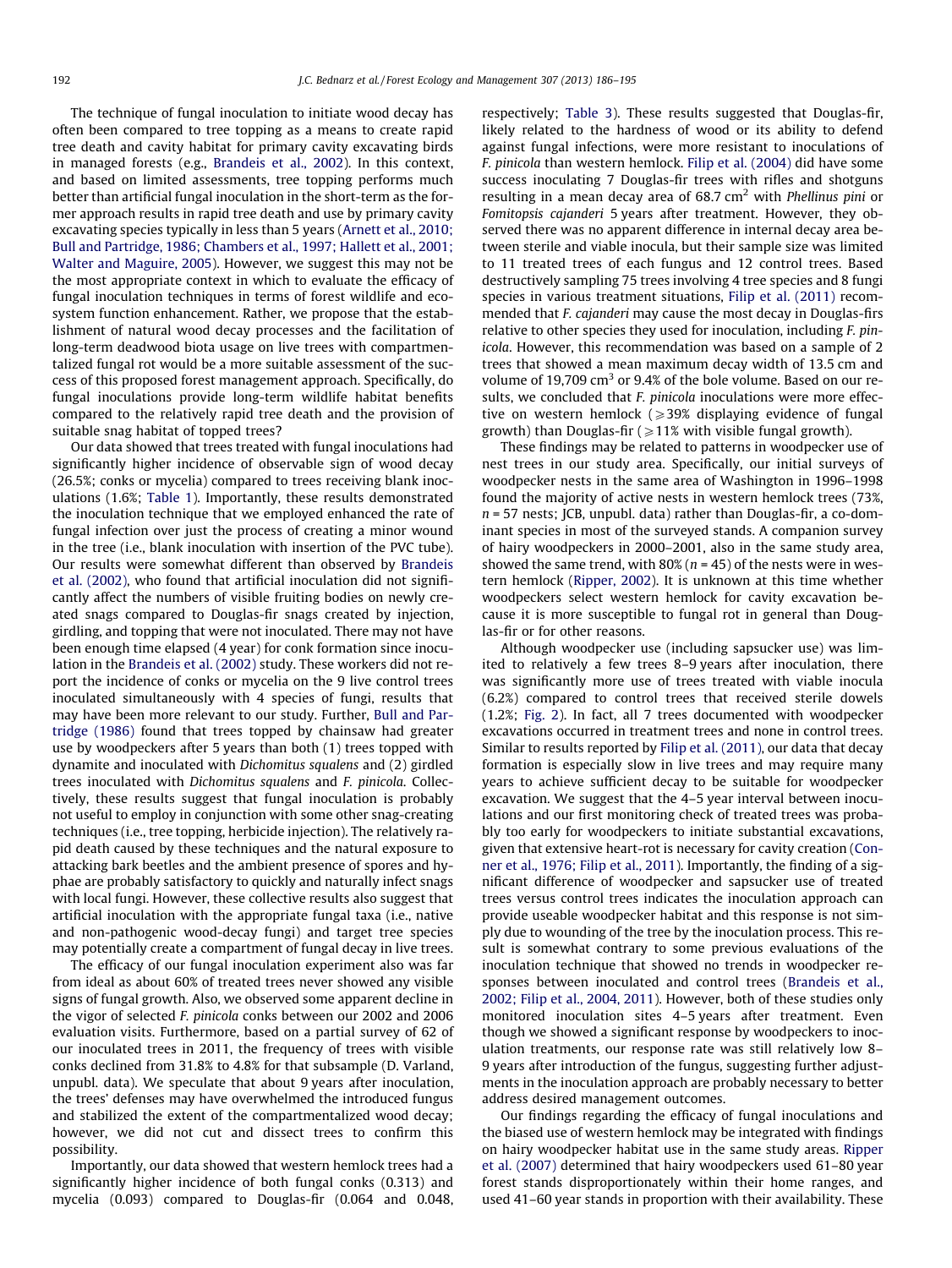workers also documented that hairy woodpeckers underuse younger successional stages (6–40 year; [Ripper et al., 2007\)](#page-9-0). This information, coupled with our findings regarding the susceptibility of western hemlock trees to infection by F. pinicola and the similarity in the presence of fungi between old and young trees, suggests that fungal inoculations should be targeted towards mid-aged or older stands (>40 year). Furthermore, previous research in western Washington by [Ripper \(2002\)](#page-9-0) suggested that hairy woodpeckers nest on or near the edges of clearcuts and >40 year stands.

Our results of the VCG tests demonstrated that fungal inoculations successfully introduced F. pinicola colonies in at least 36.8% of the trees in treatment clusters. We emphasize that culturing wood samples collected with an increment borer has limited success in isolating all organisms actually present in treatment trees at or near the inoculation site. Therefore, unquestionably, our rate of successful inoculation and survival of the original inocula after 8–9 years in treated tree is much higher than 37%. However, we did not destructively sample and dissect trees and could not measure the volume of decayed associated with inoculations.

We have also documented that an ensemble of endophythic organisms have worked their way into the wounds created by the inoculation process of trees both in the control and treated groups ([Appendices A and B](#page-9-0)). The process of drilling a hole and the placement of a PVC tube to prevent the bark from sealing over the wound allowed indigenous basidiomycetes (including F. pinicola) and other fungi to infect the experimental trees. The trees treated with viable inoculums not only were infected with the selected F. pinicola strain, but also supported slightly more taxa per treated tree (mean = 3.16) and a slightly greater diversity of decay organisms (18 taxa identified) than the control trees (mean = 2.65 taxa; 16 total taxa). However, these trends were not statistically significant. The diversity of taxa we documented were similar to organisms isolated by [Kiser et al. \(2010\)](#page-9-0) both in damaged Douglas-firs 14 years after commercial thinning and control trees. Interestingly, [Kiser et al. \(2010\)](#page-9-0) found that Penicillium spp. was the most common fungi isolated (49.6% of the trees sampled) in Oregon and we isolated this taxa in 33.0% of all trees we sampled in Washington, and it was particularly frequent in treated Douglas-firs (47.8%). The most common taxa identified in our Washington study was Trichoderma spp., which was isolated from 35.9% of the 39 trees we sampled.

We estimated the cost of preparing a limited number of inoculated and uninocolated dowels based on materials (e.g., culture media, chemicals, autoclavable spawn bags, aluminum foil pans, hardwood dowels) and labor in our lab at approximately \$8–9 per wooden dowel spawn for use in the field [\(Huss et al., 2002\)](#page-9-0). If dowels were prepared in greater volume, this cost would be substantially reduced per dowel. Using our inoculation procedure, we estimate the cost for field inoculations (based on \$200/day labor and 80 km [\$0.353/km] for travel/day of work) of one dowel would cost \$14–15 per live tree. If multiple infected dowels were used per tree as suggested by [Filip et al. \(2011\)](#page-9-0) the cost would probably be in the range of \$20–25 per inoculated tree. These costs for inoculation compare quite favorably to topping trees by chainsaw at an average of \$30 per tree (1990s cost estimate; [Chambers et al.,](#page-9-0) [1997\)](#page-9-0). Further, the long-term wildlife use benefits (foraging and cavity nesting use) of inoculated trees may exceed those of topped snags ([Jackson and Jackson, 2004; Rose et al., 2001; Welsh and Ca](#page-9-0)[pen, 1992\)](#page-9-0), but more long-term monitoring of both management enhancements are needed.

## 5. Research and management implications

Based on the results of our work, we recommend that experimental fungal inoculation should be continued, adjusted, and evaluated further in managed forest landscapes. Importantly, inoculation approaches should be assessed on how they contribute to the replacement of natural wood decay processes and associated ecological functions beyond those benefits provided by the structural enhancements of topping trees. Specifically, what are the benefits of creating live decadent wildlife trees with compartmentalized fungal rot? Will such trees facilitate the excavation of longlasting durable cavities and be used by secondary cavity-dependent species including bats? What is the chronology of the wildlife benefits of inoculated trees compared to snags created by topping or girdling and retained green trees? How often and how long are such trees used by foraging birds and wildlife?

Although we showed some significant success in introducing decay fungus to western hemlock and Douglas-fir trees and a positive woodpecker response compared to control trees 8–9 years after inoculation, our results were far from ideal. Thus, the inoculation approach needs to be further refined. We recommend that trees be inoculated with live fresh cultures obtained by nondestructive sampling and isolation from trees within the same landscape in which any inoculation program is planned [\(Filip](#page-9-0) [et al., 2011\)](#page-9-0). Further, selection of the species used on the trees species of interest should be based on evidence that the fungus causes a reasonable degree of decay and is associated with primary-cavity excavator nests [\(Huss et al., 2002](#page-9-0)). We recommend F. pinicola for inoculation into western hemlock and for other trees species with similar wood hardness and characteristics in the Pacific Northwest, but not for the inoculation of Douglas-fir. Based on limited results reported by [Filip et al. \(2011\)](#page-9-0), F. cajanderi or Fumaria officinalis might be a useful species to evaluate further for inoculation into Douglas-fir. Importantly, inoculations should be made at least at the height of the lower live crown of trees, but higher would probably be more effective as decay columns grow downward more rapidly with the force of gravity ([Jackson and Jackson, 2004\)](#page-9-0). Probably, heights of 8–15 m would be satisfactory.

We used a single inoculation and demonstrated effective establishment of a decay column and a positive response by foraging woodpeckers. [Filip et al. \(2011\)](#page-9-0) recommends using 3 drill inoculation sites at the same height within 30 cm on each tree, which would facilitate the coalescence of individual decay columns to form a larger decay compartment in shorter time (5–10 years). Placing multiple drill holes with the same orientation, but spaced out vertically  $(\leq 30 \text{ cm}$  apart) would also be worth experimentation. The efficacy of the orientation of inoculation sites is still unclear; however, we would initially recommend the placing the inoculation sites with the same orientation trends seen in local populations of primary-cavity excavators. Based on our data, we recommend that inoculation sites be oriented northeast to northwest in the Pacific Northwest (see [Jackson and Jackson, 2004](#page-9-0) for review of patterns in other parts of the US).

Other approaches that should be evaluated include drilling holes and placing at least a 7.7 cm plastic tube inserted hole with or without a blank dowel (see [Filip et al., 2011\)](#page-9-0). Further, as the vigor of some of our visible fungal growths seemed to decline 4 or more years after inoculation, we recommend assessment of some combined approaches including inoculation of girdled and half-girdled trees [\(Hallett et al., 2001](#page-9-0)). In addition, we recommend that experimental and management inoculations of fungi be implemented in groups or clusters of trees that also could include retained snags and green trees. This approach would be operationally effective [\(Arnett et al., 2010; Kroll et al., 2012b\)](#page-9-0) and enable efficient long-term monitoring. Further, there is evidence that snags and decadent wildlife trees often exhibit clumped patterns in natural old-growth forests [\(Marcot, 2002; Ohmann and](#page-9-0) [Waddell, 2002; Rosenvald and Lõhmus, 2008\)](#page-9-0). Moreover, experimental evaluations of fungal inoculation approaches as advocated above should be monitored periodically over long-term periods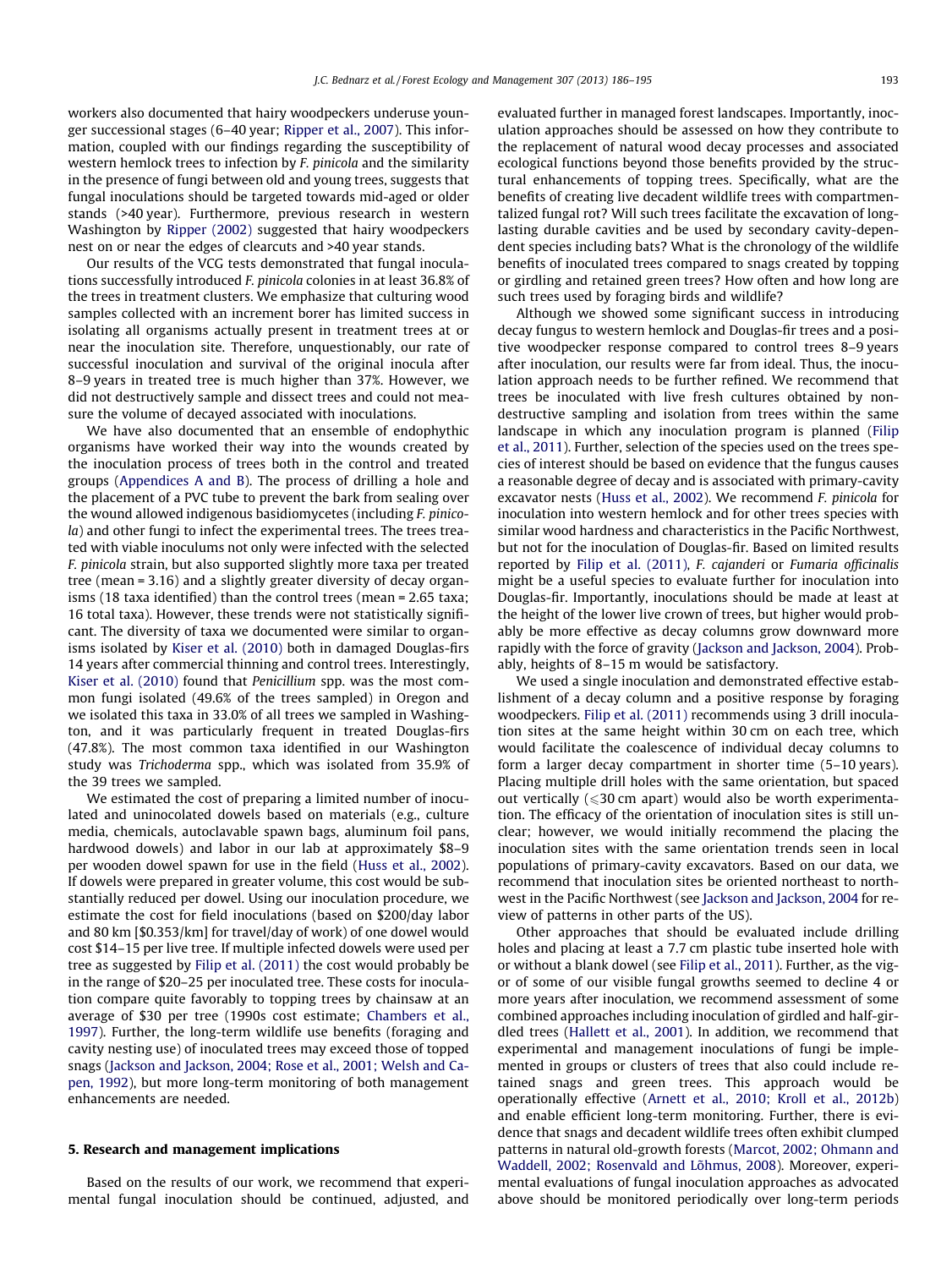#### <span id="page-8-0"></span>Table A1

Fungi recovered from wood samples obtained from trees within the control group for experimental inoculation in western Washington, USA.

| Category or taxon recovered from wood samples                                                                                                                                                                                                                                                    | Western hemlock $n = 10$<br>Point of inoculation<br>30 cm below point<br>of inoculation |         | Douglas-fir $n = 10$ |         |                      |         |                                     |          |
|--------------------------------------------------------------------------------------------------------------------------------------------------------------------------------------------------------------------------------------------------------------------------------------------------|-----------------------------------------------------------------------------------------|---------|----------------------|---------|----------------------|---------|-------------------------------------|----------|
|                                                                                                                                                                                                                                                                                                  |                                                                                         |         |                      |         | Point of inoculation |         | 30 cm below point<br>of inoculation |          |
|                                                                                                                                                                                                                                                                                                  | Incidence                                                                               | Percent | Incidence            | Percent | Incidence            | Percent | Incidence                           | Percent  |
| Acremonium or Fusarium sp. (only microconidia present)                                                                                                                                                                                                                                           |                                                                                         | 10.00   | 1                    | 10.00   | $\mathbf{1}$         | 10.00   | $\Omega$                            | $\Omega$ |
| Amoeba (free-living cells and cysts)                                                                                                                                                                                                                                                             | o                                                                                       | 0.00    | $\Omega$             | 0.00    |                      | 10.00   | $\Omega$                            | 0.00     |
| Aspergillus sp.                                                                                                                                                                                                                                                                                  |                                                                                         | 10.00   | $\Omega$             | 0.00    | $\Omega$             | 0.00    | $\Omega$                            | 0.00     |
| Basidiomycetes (hyphae with clamp connections, chlamydospores, and<br>basidia present)                                                                                                                                                                                                           |                                                                                         | 10.00   | $\bf{0}$             | 0.00    | 3                    | 30.00   | 3                                   | 30.00    |
| Basidiomycetes (hyphae with clamp connections; chlamydospores<br>sometimes observed)                                                                                                                                                                                                             | $\mathbf{0}$                                                                            | 0.00    | $\overline{2}$       | 20.00   | 2                    | 20.00   | 3                                   | 30.00    |
| Bipolaris sp.                                                                                                                                                                                                                                                                                    | $\Omega$                                                                                | 0.00    | 0                    | 0.00    | 1                    | 10.00   | $\mathbf{0}$                        | 0.00     |
| Chrysoporium sp.                                                                                                                                                                                                                                                                                 | $\Omega$                                                                                | 0.00    | $\Omega$             | 0.00    | $\bf{0}$             | 0.00    | $\overline{2}$                      | 20.00    |
| Cladosporium sp.                                                                                                                                                                                                                                                                                 | $\Omega$                                                                                | 0.00    | $\Omega$             | 0.00    | $\Omega$             | 0.00    | $\mathbf{1}$                        | 10.00    |
| Dematiaceous (darkly pigmented) septate filamentous fungus - lack of<br>distinguishing morphological characteristics for conclusive diagnosis<br>(with and without asexual spores in the form of condidia)                                                                                       |                                                                                         | 10.00   | $\bf{0}$             | 0.00    | $\overline{2}$       | 20.00   | $\Omega$                            | 0.00     |
| Eppicoccum sp.                                                                                                                                                                                                                                                                                   | $\Omega$                                                                                | 0.00    |                      | 10.00   | $\bf{0}$             | 0.00    | $\mathbf{0}$                        | 0.00     |
| Hyaline septate (colorless or lightly colored; sometimes light gray blue,<br>brown, to red diffusible pigment present) filamentous fungus – lack of<br>distinguishing morphological characteristics for diagnosis (with and<br>without asexual spores in the form of conidia and chlamydospores) | 5                                                                                       | 50.00   | 3                    | 30.00   | $\overline{4}$       | 40.00   | $\overline{4}$                      | 40.00    |
| Mucor sp.                                                                                                                                                                                                                                                                                        | $\Omega$                                                                                | 0.00    | $\Omega$             | 0.00    | $\bf{0}$             | 0.00    | $\mathbf{1}$                        | 10.00    |
| Penicillium sp.                                                                                                                                                                                                                                                                                  | 0                                                                                       | 0.00    | 1                    | 10.00   | 3                    | 30.00   | $\mathbf{1}$                        | 10.00    |
| Trichoderma sp.                                                                                                                                                                                                                                                                                  | 6                                                                                       | 60.00   | 5                    | 50.00   | $\Omega$             | 0.00    | 3                                   | 30.00    |
| Ulocladium sp.                                                                                                                                                                                                                                                                                   | 0                                                                                       | 0.00    | 2                    | 20.00   | $\bf{0}$             | 0.00    | $\Omega$                            | 0.00     |
| Unidentified yeast                                                                                                                                                                                                                                                                               | $\Omega$                                                                                | 0.00    | $\Omega$             | 0.00    |                      | 10.00   | $\Omega$                            | 0.00     |

## Table B1

Fungi recovered from wood samples obtained from trees within the treatment group for experimental inoculation in western Washington, USA.

| Category or taxon recovered from wood samples                                                                                                                                                                                                                                                    | Western hemlock $n = 6$<br>Point of inoculation<br>30 cm below point<br>of inoculation |         | Douglas-fir $n = 13$ |         |                      |         |                                     |         |
|--------------------------------------------------------------------------------------------------------------------------------------------------------------------------------------------------------------------------------------------------------------------------------------------------|----------------------------------------------------------------------------------------|---------|----------------------|---------|----------------------|---------|-------------------------------------|---------|
|                                                                                                                                                                                                                                                                                                  |                                                                                        |         |                      |         | Point of inoculation |         | 30 cm below point<br>of inoculation |         |
|                                                                                                                                                                                                                                                                                                  | Incidence                                                                              | Percent | Incidence            | Percent | Incidence            | Percent | Incidence                           | Percent |
| Acremonium or Fusarium sp. (only microconidia present)                                                                                                                                                                                                                                           |                                                                                        | 16.67   | $\mathbf{1}$         | 16.67   | 1                    | 7.69    | $\overline{2}$                      | 15.38   |
| Altermaria sp.                                                                                                                                                                                                                                                                                   | $\Omega$                                                                               | 0.00    | $\Omega$             | 0.00    | 1                    | 7.69    | $\Omega$                            | 0.00    |
| Aspergillus sp.                                                                                                                                                                                                                                                                                  |                                                                                        | 16.67   | $\bf{0}$             | 0.00    | 0                    | 0.00    | 0                                   | 0.00    |
| Aureobasidium sp.                                                                                                                                                                                                                                                                                | O                                                                                      | 0.00    | $\Omega$             | 0.00    | $\Omega$             | 0.00    | 1                                   | 7.69    |
| Basidiomycetes (hyphae with clamp connections; chlamydospores<br>sometimes observed)                                                                                                                                                                                                             | $\mathcal{L}$                                                                          | 33.33   | $\overline{2}$       | 33.33   | 5                    | 38.46   | $\Omega$                            | 0.00    |
| Cladosporium sp.                                                                                                                                                                                                                                                                                 | $\Omega$                                                                               | 0.00    | 1                    | 16.67   | $\Omega$             | 0.00    | 3                                   | 23.08   |
| Dematiaceous (darkly pigmented) septate filamentous fungus - lack of<br>distinguishing morphological characteristics for diagnosis                                                                                                                                                               | 1                                                                                      | 16.67   | $\mathbf{0}$         | 0.00    | $\bf{0}$             | 0.00    | $\bf{0}$                            | 0.00    |
| Eppicoccum sp.                                                                                                                                                                                                                                                                                   | 1                                                                                      | 7.69    | $\Omega$             | 0.00    | $\Omega$             | 0.00    | 1                                   | 7.69    |
| Fusarium sp. (asexual lunate macroconidia and ascocarps in the form of<br>perthecia present)                                                                                                                                                                                                     | $\Omega$                                                                               | 0.00    | $\mathbf{1}$         | 16.67   | $\Omega$             | 0.00    | $\Omega$                            | 0.00    |
| Hyaline septate (colorless or lightly colored; sometimes light gray blue,<br>brown, to red diffusible pigment present) filamentous fungus - lack of<br>distinguishing morphological characteristics for diagnosis (with and<br>without asexual spores in the form of conidia and chlamydospores) | $\Omega$                                                                               | 0.00    | $\overline{4}$       | 66.67   | 6                    | 46.15   | 6                                   | 46.15   |
| Monilia sp.                                                                                                                                                                                                                                                                                      | $\Omega$                                                                               | 0.00    | $\Omega$             | 0.00    | 1                    | 7.69    | 0                                   | 0.00    |
| Mucor sp.                                                                                                                                                                                                                                                                                        | $\Omega$                                                                               | 0.00    | $\mathbf{0}$         | 0.00    | 0                    | 0.00    | $\overline{2}$                      | 15.38   |
| Penicillium sp.                                                                                                                                                                                                                                                                                  |                                                                                        | 16.67   | $\mathbf{1}$         | 16.67   | 3                    | 23.08   | 7                                   | 53.85   |
| Phialophora sp.                                                                                                                                                                                                                                                                                  | 0                                                                                      | 0.00    | $\Omega$             | 0.00    | $\overline{2}$       | 15.85   | $\Omega$                            | 0.00    |
| Trichoderma sp.                                                                                                                                                                                                                                                                                  |                                                                                        | 16.67   | $\mathbf{1}$         | 16.67   | 3                    | 23.08   | 1                                   | 7.69    |
| Unidentified hyaline non-septate hyphae – lack of distinguishing<br>morphological characteristics for diagnosis                                                                                                                                                                                  | $\Omega$                                                                               | 0.00    | $\mathbf{1}$         | 16.67   | $\Omega$             | 0.00    | $\Omega$                            | 0.00    |
| Unidentified yeast                                                                                                                                                                                                                                                                               |                                                                                        | 16.67   | $\mathbf{0}$         | 0.00    | 0                    | 0.00    | 0                                   | 0.00    |
| Verticillium sp.                                                                                                                                                                                                                                                                                 | $\overline{2}$                                                                         | 33.00   |                      | 16.67   | $\Omega$             | 0.00    | 1                                   | 7.69    |

(e.g., >20 years) and results should be adaptively integrated into future inoculation programs implemented in managed forests.

## Acknowledgements

We would like to thank Rayonier Inc., the Washington DNR, Weyerhaeuser, and the Campbell Group for their continued involvement and support of this study. R. Bigley, D. Runde, T. McBride, A.J. Kroll, and A. Stringer all provided logistical support and accompanied us into the field on several occasions. Mike Leavitt of Rayonier has provided us with assistance and encouragement throughout the many years of this project. We also thank J. Seymour of Pacific Forest Management for assisting us in re-locating one particularly problematic site. D. Juliano, K. Juliano, and B.